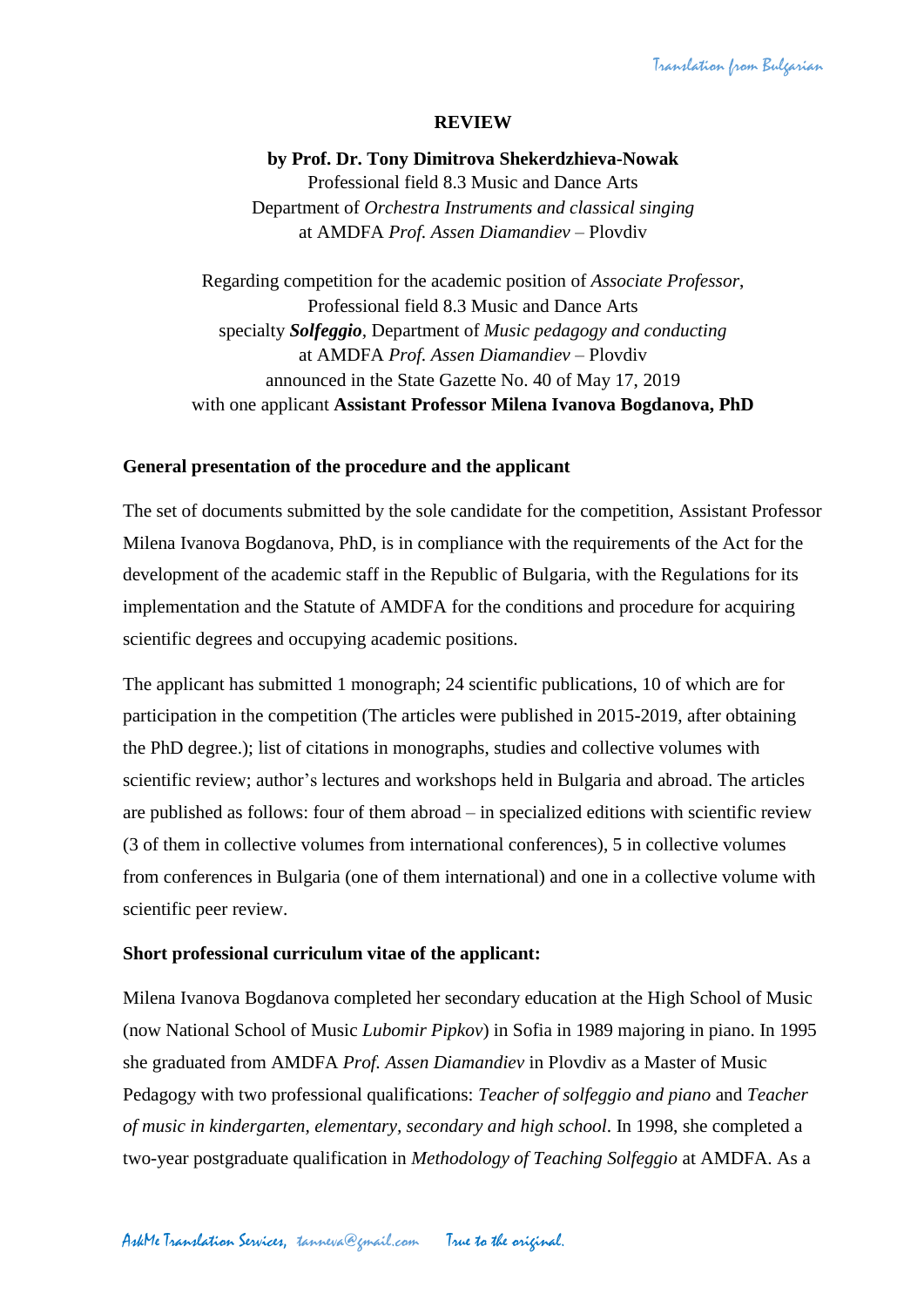PhD student at the AMDFA, Plovdiv, Bogdanova defended her dissertation on the topic: "*Solfegging with piano accompaniment - a tool for optimizing aural musical skills training"* and received her **PhD degree** in Musicology and Music Arts (diploma No. 0016 dated January 16, 2015).

She started her teaching career at AMDFA in 1998, where she taught the following subjects: Solfeggio, Theory of musical elements, Solfeggio teaching methods, Pedagogical practice in solfeggio, Methods and psychological techniques for the aural musical skills development. Bogdanova's pedagogical and scientific interests are entirely dedicated to the issues of aural musical skills – their development and enhancement. Since 2012, the candidate has been the secretary and coordinator of the Academic Club *Young Scientist* at AMDFA, where she develops and manages stimulating and significant research projects. There she is both an event moderator and an active participant. Milena Bogdanova is also the author of course curricula in her field for the bachelor's and master's programmes at AMDFA.

# **General characteristics of the applicant's activities**

The author's statement of scientific contributions and citations of Milena Bogdanova, PhD, outlines her main scientific, applied and methodological contributions for the period 2015 - 2019, after the defence of her dissertation for obtaining the scientific and educational degree PhD. Particularly important for the current competition is the fact that **the applicant meets the minimum science-metric indicators prescribed by the Act for the Development of the Academic Staff in the Republic of Bulgaria for occupying the academic position of**  *Associate Professor* **as follows:**

**Group A** [A] indicators - **50 points** required / defended PhD dissertation: *"Solfegging with piano accompaniment – a tool for optimizing aural musical skills training"*, diploma No. 0016 of 16.01.2015

**Group C [B]** indicators - 100 points required,

• from **Indicator 2** - Habilitation thesis - published monograph in the relevant scientific field: *"Musical and pedagogical contributions of Prof. Zdravko Manolov in the field of aural musical skills training"*, 2018, FastPrintBooks, ISBN: 978-954-2963-35-6 – **100 points**

**Group D** [Г] indicators - **120 points** required,

• from **Indicator 9**. Articles and reports published in specialized editions in the field of arts - 8 articles with correctly cited data. 8x15 = **120 points**.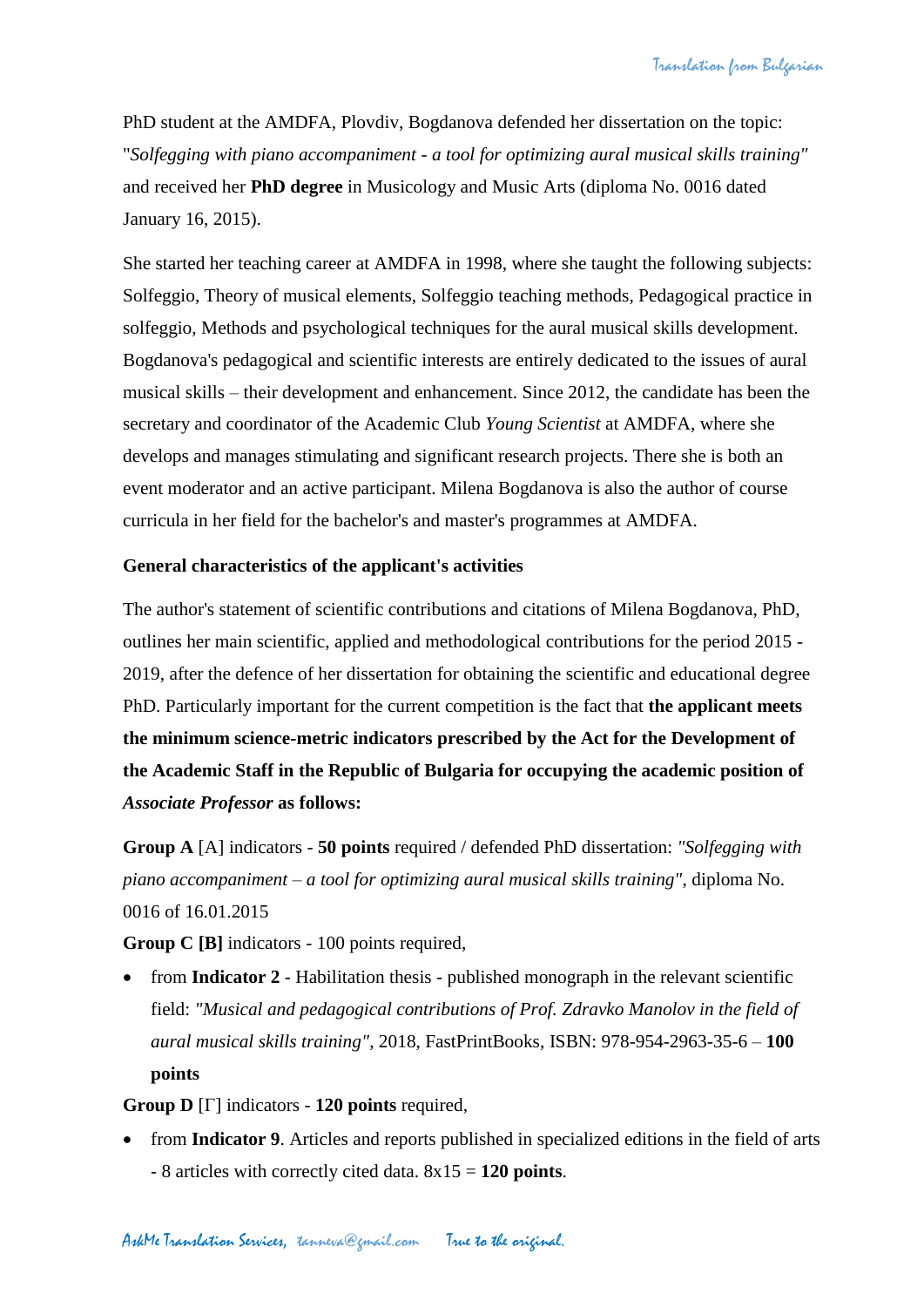from **Indicator 14.** (proven by evidence) supporting artistic performance.  $4x10 = 40$ **points**.

# **The total number of points in Group D** [Г] **indicators is 160.**

**Group E** [Д] indicators - **40 points** required,

- from **Indicator 17** Citation in monographs and collective volumes with scientific peer review,  $4x10 = 40$  **points.**
- from **Indicator 19** Reviews of recognized author's/copyright products or creative appearances in specialized editions in the field of art., 4x10 = **40 points.**

# **The total number of points in Group E [Д] indicators is 80 points.**

**Group F** [E] indicators **- 50 points** are required.

- from **indicator 22**, participation in national scientific, educational or artistic project, **15 points**.
- from **Indicator 24**, management of national scientific, educational or artistic project projects,  $3 \times 30 = 90$  points.

# **The total score of group F** [E] **indicators is 105 points.**

The amount of evidence submitted regarding the candidate's scientific and artistic production in accordance with the national requirements for occupying the academic position of *Associate Professor* is remarkable in scope and nature and presents the applicant in a multifaceted manner: a knowledgeable scientist, lecturer, author and performer.

**The monograph** *"Musical and pedagogical contributions of Prof. Zdravko Manolov in the field of aural musical skills teaching"***,** 2018, FastPrintBooks, ISBN: 978-954-2963-35-6 is the major habilitation thesis that Milena Bogdanova, PhD, submitted to us for review. This is a 276-page edition comprised of an introduction, three chapters, a conclusion, four appendices, two reviews, and references. It is a comprehensive scientific study, devoted to the theoretical and pedagogical contributions of the composer Zdravko Manolov to Bulgarian musical culture. Milena Bogdanova's book presents new facts from the life and career of the composer and professor Zdravko Manolov, introduces the reader to documents and photographs unpublished so far. The biography presented in Chapter 1 is quite interesting in the context of the educational system and pedagogical practices of that time. The story of Prof. Manolov, which Bogdanova tells in first person, captures the reader through its emotional essence and adds special colour and warmth to his personality.

The study provides an overview of the emergence and development of aural musical skills